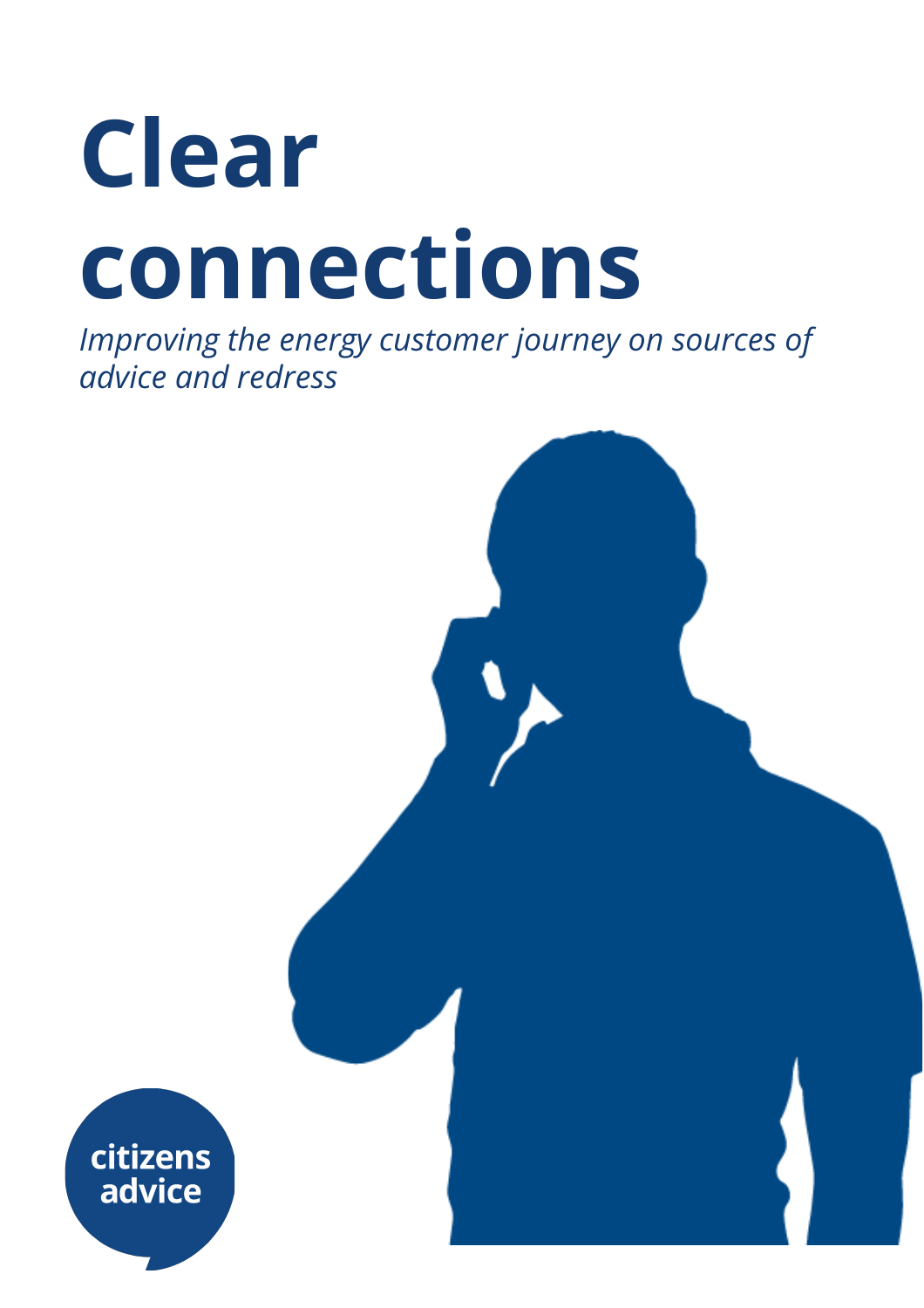#### **Clear connections: Improving the energy customer journey on sources of advice and redress**

| <b>Summary</b>                               | 03 |
|----------------------------------------------|----|
| <b>Background</b>                            | 04 |
| <b>Assessment of company</b>                 |    |
| performance                                  | 06 |
| <b>Results for websites and direct debit</b> |    |
| <b>statements</b>                            |    |
| <b>Signposting within and between</b>        |    |
| complaint handling organisations             | 10 |
| <b>Recommendations</b>                       |    |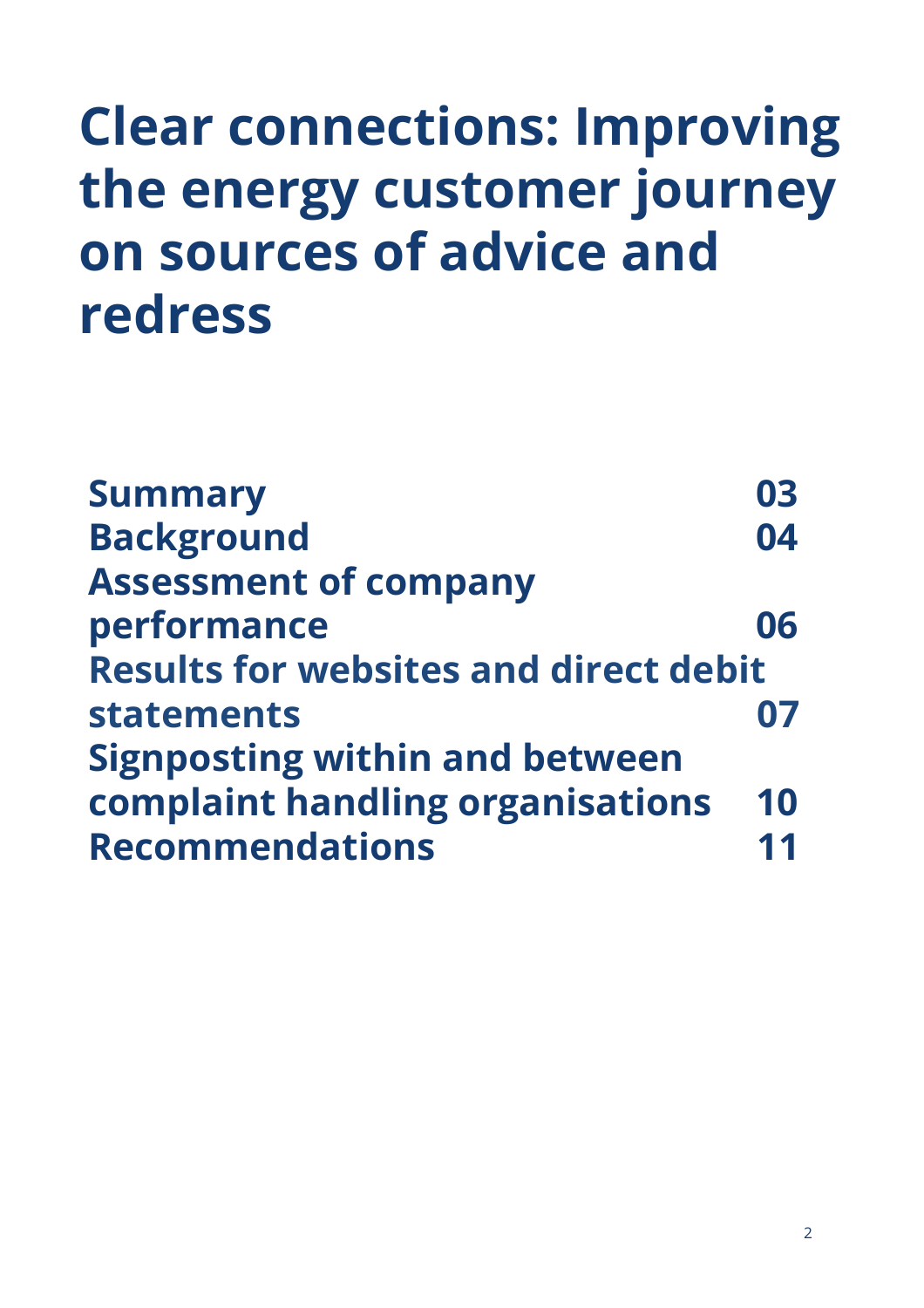# **Summary**

The volume of energy complaints has risen in recent years, at rates even greater than the increase in energy prices themselves. In this situation, it is critical that consumers have access to reliable, free and independent advice on resolving complaints.

Citizens Advice has a statutory duty to provide that advice, and does so through the Citizens Advice consumer service (CS). However, we were concerned that the CS was not being promoted consistently by energy suppliers or by other bodies involved in the energy complaint handling process<sup>1</sup>.

We therefore commissioned an audit of energy suppliers' written materials and websites in the autumn of 2014, which was an update to earlier baseline research and examined the websites of all agencies involved in the energy complaint journey. During this audit, we concentrated on the extent to which information about the help available to consumers is promoted to them.

The first two sections of this paper set out the background to the research and the findings from the assessment process.

The final section presents our recommendations. Although these concentrate on the issues above, we believe it is critical that complaint handling sits within a wider, integrated framework of advice on energy issues. We are currently exploring how best to achieve this 'one-stop-shop' approach across the sector as a whole, and our recommendations should be seen within that wider setting.

 $1$  The energy complaints process is described on the Citizens Advice website: [http://www.adviceguide.org.uk/wales/consumer\\_w/consumer\\_energy\\_supply\\_e/consumer\\_complaining\\_](http://www.adviceguide.org.uk/wales/consumer_w/consumer_energy_supply_e/consumer_complaining_about_energy_companies_e/how_to_complain_to_your_energy_supplier.htm) [about\\_energy\\_companies\\_e/how\\_to\\_complain\\_to\\_your\\_energy\\_supplier.htm](http://www.adviceguide.org.uk/wales/consumer_w/consumer_energy_supply_e/consumer_complaining_about_energy_companies_e/how_to_complain_to_your_energy_supplier.htm)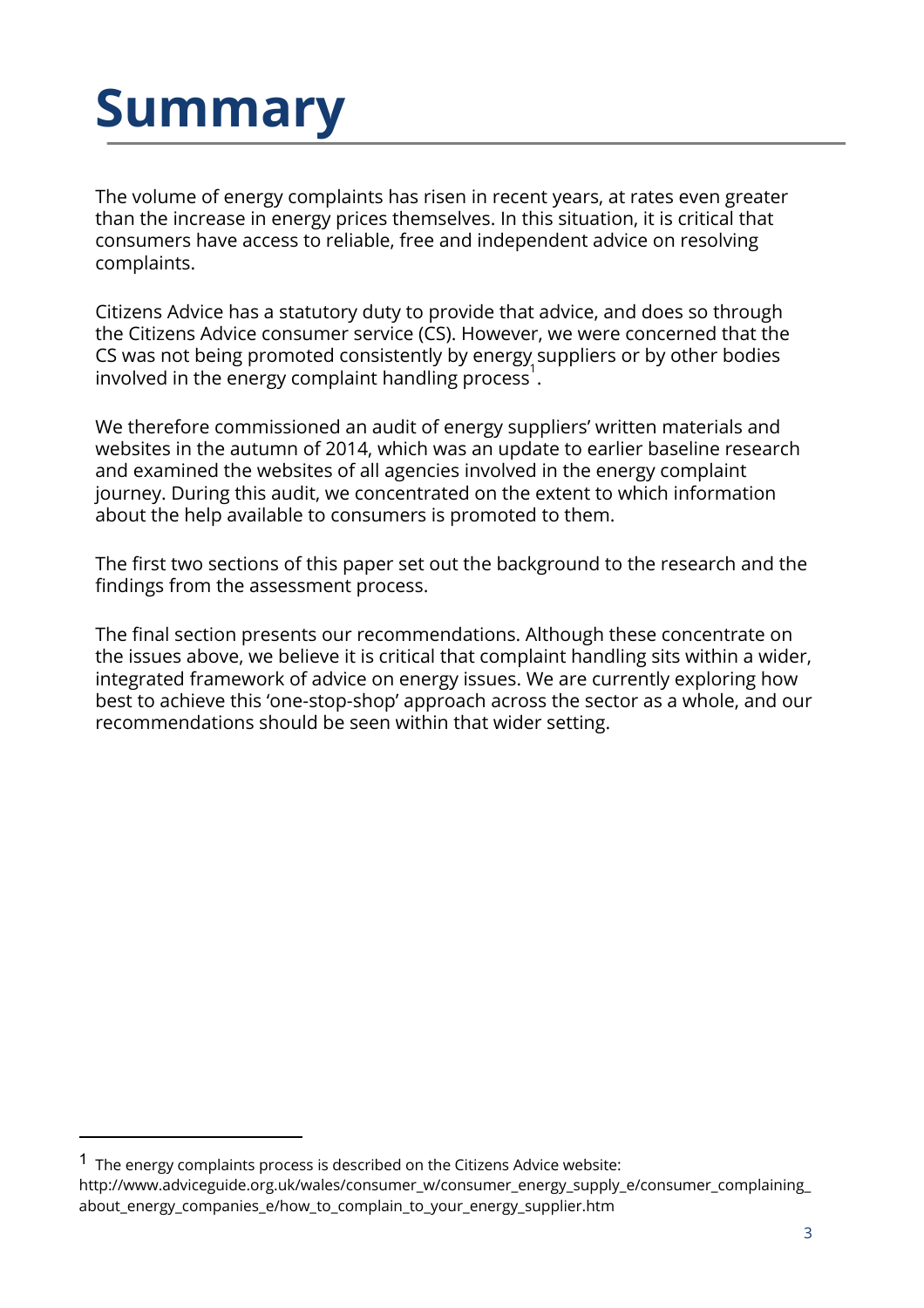# **Background**

Citizens Advice has recently considered energy billing complaints as part of our response to a Competition and Markets Authority consultation.  $2^2$  As part of that work we highlighted, from published data, $^3$  the high level of complaints in the sector: the total number of direct complaints across the electricity and gas industries could be up to 20 per cent of all domestic consumers annually. Further, the recent Competition and Markets Authority investigation found that recorded complaints across the industry had risen fivefold between 2007 and 2013. $^4$ 

Any industry which generates complaints at such a high level is clearly not serving consumers well. We are concerned that, should this situation not improve, it will further undermine trust in the energy sector as a whole. This is a particular concern, given the challenges facing the industry in providing affordable energy, reducing demand and achieving the levels of consumer engagement required to ensure the rollout of smart meters brings benefits to consumers in practice.

However, for the consumers registering and dealing with individual complaints, there is a much more pressing need: that there is a clearly described, easily accessible, integrated and effective process for handling complaints and addressing their concerns.

A central part of that process is the Citizens Advice consumer service (CS), $^{\rm 5}$  the primary free, independent source of advice for energy consumers who require support at any point during a dispute with their supplier. The CS also offers a much wider range of support for energy consumers, covering issues from managing debt to switching supplier or accessing support for energy efficiency.

While Ombudsman Services: Energy (OS:E) has the power to settle disputes between consumers and suppliers, there are strict limitations on the circumstances in which OS: $\overline{\overline{E}}$  can assist consumers. $^6$  It is therefore critical that both suppliers and OS:E also make clear that support is available, at any time, from the  $CS$ .

Citizens Advice and predecessor bodies Consumer Focus/Consumer Futures have, since 2010, published a regularly updated league table comparing energy suppliers' performance on complaint handling.<sup>7</sup> We were concerned that, despite other evidence that the volume of complaints was rising, the volume of calls to the

<sup>2</sup>

http://www.citizensadvice.org.uk/index/policy/policy\_publications/er\_fuel\_water\_post\_digital\_telecoms/c r\_fuel\_water\_post\_digital\_telecoms/response-to-cma-updated-issues-statement.htm 3

https://www.ofgem.gov.uk/about-us/how-we-work/working-consumers/supplier-performance-consume r-complaints

<sup>4</sup> <https://www.gov.uk/cma-cases/energy-market-investigation#working-papers>

<sup>5</sup> [http://www.adviceguide.org.uk/england/consumer\\_energy\\_supply\\_e](http://www.adviceguide.org.uk/england/consumer_energy_supply_e)

<sup>6</sup> These rules are set out at <http://www.ombudsman-services.org/who-can-we-help-energy.html>

<sup>7</sup> http://www.citizensadvice.org.uk/index/aboutus/consumer-work/energy\_supplier\_performance.htm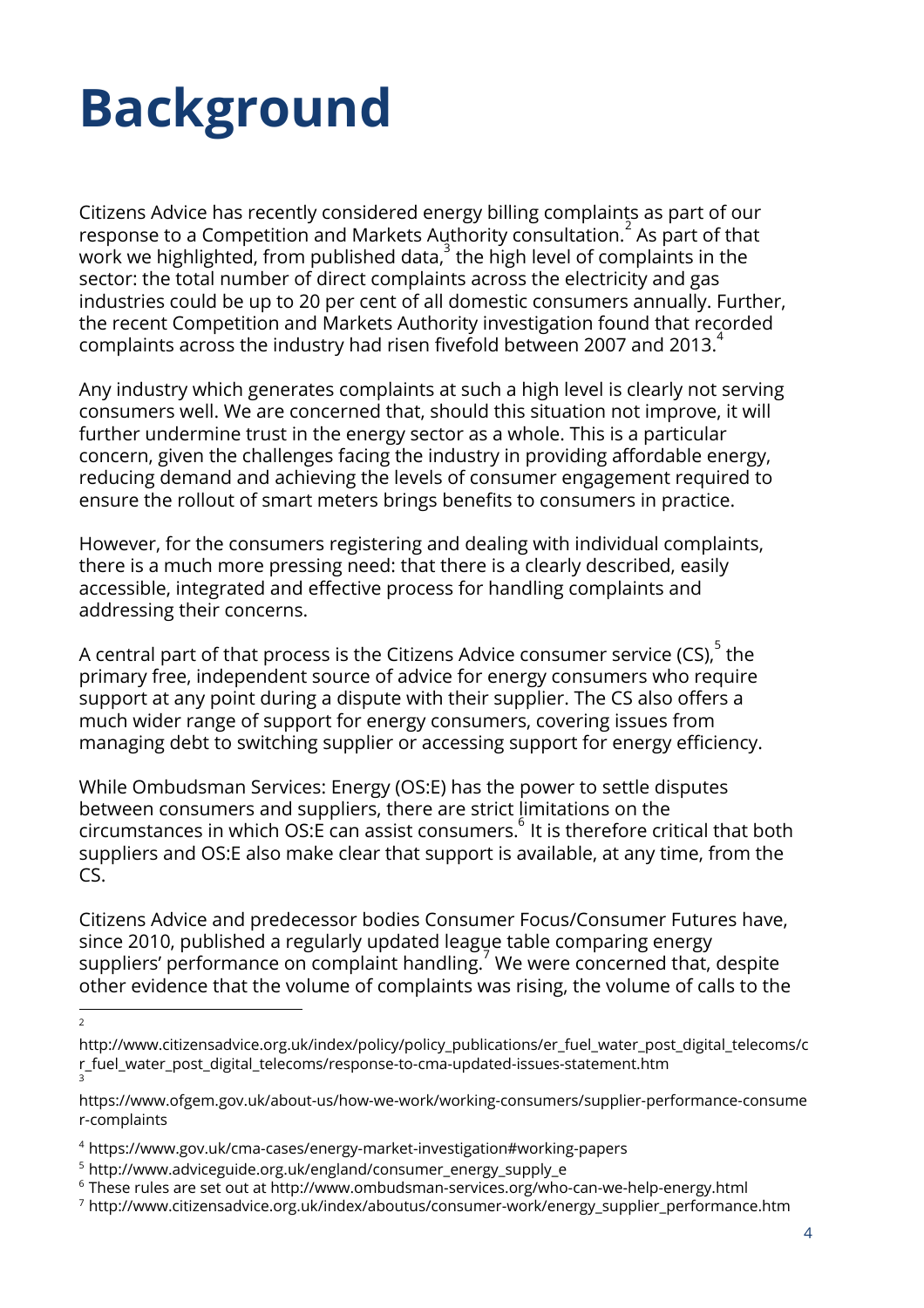CS had, in contrast, fallen since its launch in April 2012. At the same time, the volume of calls to OS:E had risen considerably.

This trend was particularly concerning because of the high proportion of energy consumers who contact OS:E but whose complaints are defined as 'Outside Terms of Reference' (OTOR).<sup>8</sup> While the proportion of these OTOR contacts is similar to other areas covered by Ombudsman Services, such as communications, there are a number of key issues:

- The numbers involved are greater than for any other single area of activity – 87,542 contacts were received about energy issues, of which 69 per cent, or some 60,400, were OTOR. Energy issues accounted for just over half of all contacts received by the Ombudsman Services in any sector covered. The Ombudsman Services also notes both that energy complaints were the main driver of increasing activity dealt with by the organisation overall, and that the trend was expected to continue.<sup>9</sup>
- Further, OS:E reports that 'Ofgem commissioned research to understand the reasons why so few energy consumers refer their complaints to us. Despite the significant growth in complaints about energy companies, only 5 per cent of the energy consumers who could refer their complaints to us actually do. The main issues include: poor standard of signposting on suppliers' communications, lack of awareness or incorrect perception of our service, and general complaints fatigue.' $^{\rm 10}$
- The overwhelming majority of OTOR contacts in energy (89 per cent) were categorised as such because they were premature, meaning the consumer had sought advice from OS:E at an earlier stage in the process than that at which the organisation could respond. This clearly implies a need for clearer signposting to avoid both frustration on the part of consumers, and wasted staff time and cost on the part of OS:E.

Another reason for commissioning the audit was that some suppliers had raised the concern that improvements in the quality of information they provided meant that consumers were more likely to complain. As complaints numbers affect the rating they receive on the Citizens Advice performance league table, suppliers were worried that they might, in effect, be penalised for good practice in this area.

In order to investigate both of these issues, Citizens Advice commissioned research in the autumn of 2014 to examine the quality of the information provided by energy suppliers on their websites, bills, statements and other relevant communications. That research updated previous work carried out by Consumer Futures, now part of Citizens Advice, in Autumn 2013.

<sup>8</sup> Annual reports for all Ombudsman Services are available at http://www.ombudsman-services.org/annual-reports-os.html

 $9$  The OS:E 2013/14 annual report states that: 'During 2013/14 we handled 26,760 energy complaints, 132% more than the previous year and 67% more than we forecasted. We expect this figure to increase significantly in the next financial year.'

 $10$  lbid.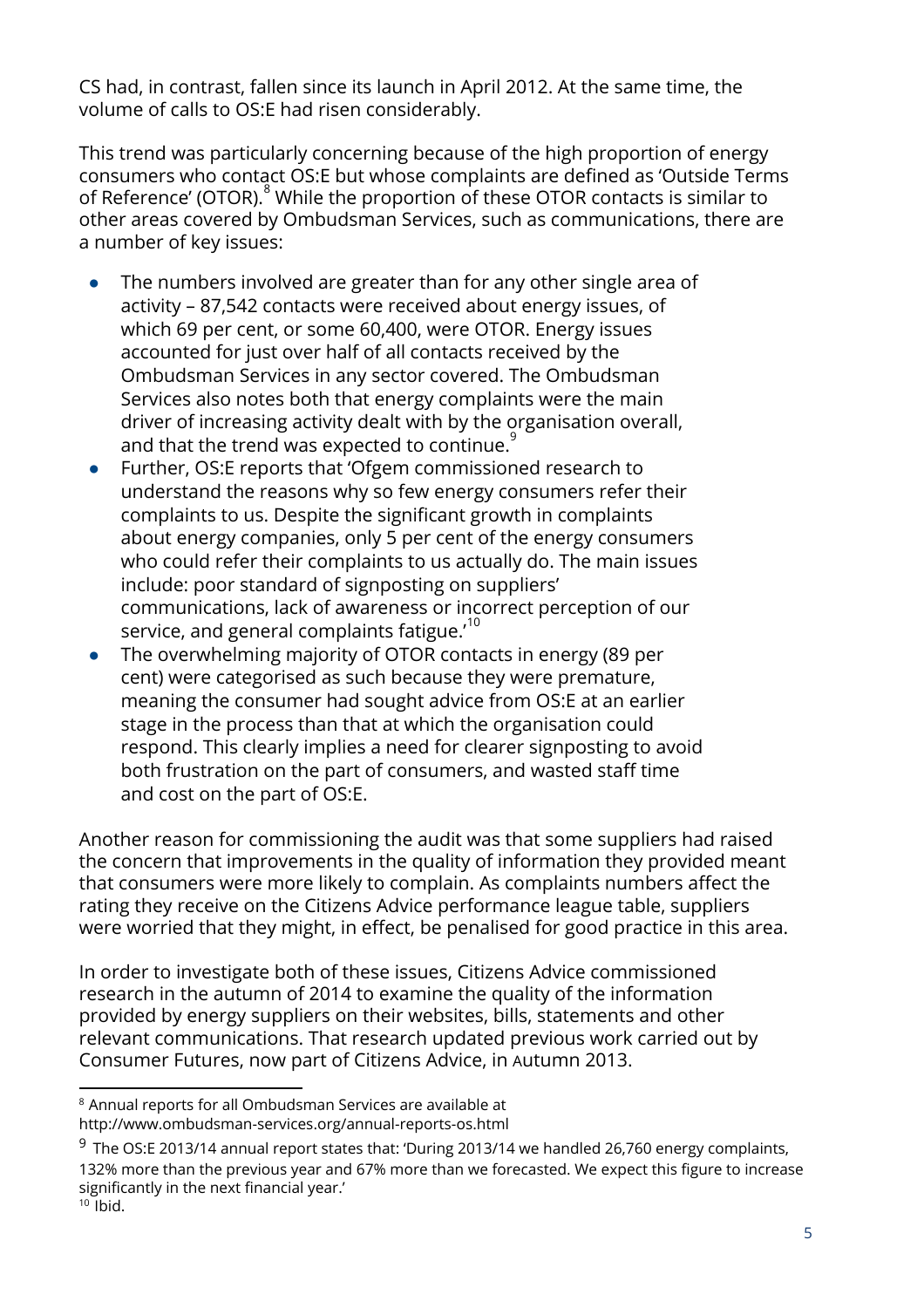The 2013 research was used to produce tailored recommendations, which were sent to each supplier in February 2014. The autumn 2014 audit, therefore, provided an opportunity to assess progress as a snapshot at that time, against the earlier baseline.

#### **Assessment of company performance**

For the autumn 2013 audit, suppliers were asked to provide website links and examples of as many of the following documents as they had available:

- Bill for quarterly cash/cheque (QCC) customers
- Statement of account for direct debit (DD) customers
- Statement of account for pre-payment meter (PPM) customers
- Annual statement
- Unilateral contract variation notice
- Energy supply contract
- Complaint handling leaflet/booklet

The extent to which each of these contained appropriate signposting information was then audited against agreed, robust criteria. $^{\text{11}}$ 

Subsequently, in February 2014, each supplier received a detailed assessment of the material they had provided, including recommendations for improvements that could be made.

The autumn 2014 audit was then undertaken to assess the progress made by suppliers. The same criteria and the same contractor were used to ensure consistency of approach.

The table on the next page shows the results by supplier, ranked in order from best to worst for performance on websites and direct debit statements. Other categories can be viewed in the main audit [report](https://www.citizensadvice.org.uk/about-us/policy/policy-research-topics/essential-services-policy-research/audit-of-energy-supplier-signposting/).

<sup>&</sup>lt;sup>11</sup> A working group was set up in autumn 2013 to agree the scope and scoring criteria for the audit. This included representation from two suppliers, Energy UK, Consumer Futures and the independent auditor .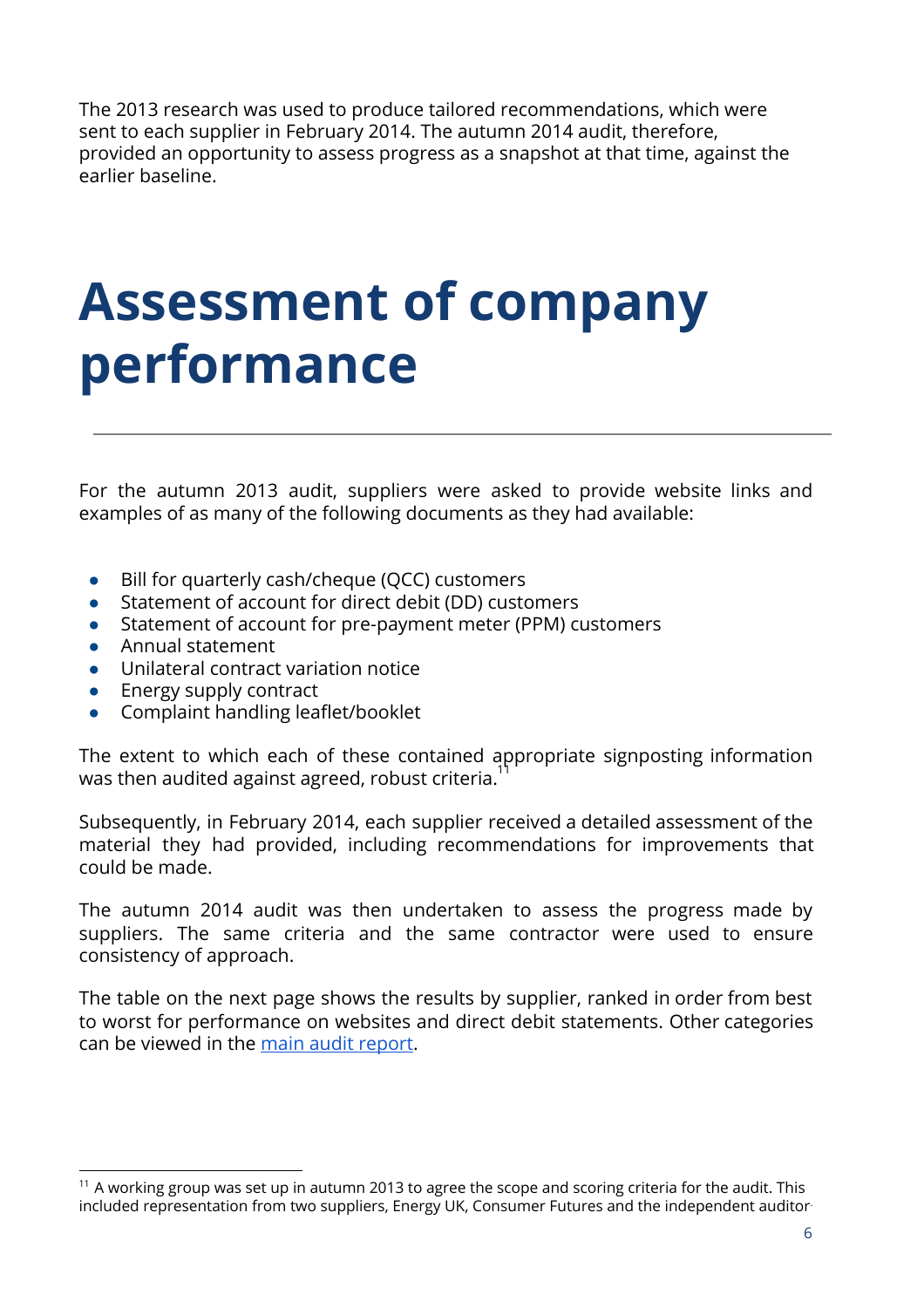### **Results for website and direct debit statements**

|                                      | <b>Website</b> |
|--------------------------------------|----------------|
| <b>Max Score</b>                     | 131            |
| <b>SSE</b>                           | 124            |
| <b>EDF Energy</b>                    | 121            |
| <b>Scottish Power</b>                | 116            |
| <b>First Utility</b>                 | 109            |
| <b>British Gas</b>                   | 108            |
| <b>iSupplyEnergy</b>                 | 103            |
| e.on                                 | 99             |
| <b>Green Star</b>                    | 96             |
| <b>Ecotricity</b>                    | 91             |
| <b>Spark</b>                         | 89             |
| <b>Utility Warehouse</b>             | 87             |
| <b>Economy Energy</b>                | 84             |
| <b>Good Energy</b>                   | 84             |
| <b>Green Energy</b>                  | 84             |
| <b>Flow Energy</b>                   | 82             |
| <b>Npower</b>                        | 76             |
| <b>Utilita</b>                       | 74             |
| Ovo                                  | 64             |
| LoCO <sub>2</sub>                    | 59             |
| <b>Co-operative</b><br><b>Energy</b> | 54             |

|                                      | statement |
|--------------------------------------|-----------|
| <b>Max Score</b>                     | 70        |
| <b>EDF Energy</b>                    | 70        |
| <b>British Gas</b>                   | 70        |
| <b>Ecotricity</b>                    | 65        |
| LoCO <sub>2</sub>                    | 65        |
| <b>SSE</b>                           | 65        |
| <b>iSupplyEnergy</b>                 | 63        |
| <b>Green Star</b>                    | 60        |
| e.on                                 | 58        |
| <b>Scottish Power</b>                | 58        |
| npower                               | 53        |
| <b>Green Energy</b>                  | 53        |
| <b>Co-operative</b><br><b>Energy</b> | 51        |
| <b>Flow</b>                          | 50        |
| <b>Utilita</b>                       | 41        |
| <b>First Utility</b>                 | 37        |
| <b>Spark</b>                         | 25        |
| <b>Good Energy</b>                   | 17        |
| Ovo                                  | 15        |
|                                      |           |
|                                      |           |

▲ Results for suppliers' website and direct debit statements

The number in each box shows the suppliers' score for each activity. The maximum possible score is at the top of each column.

Not every supplier sent every document for audit. Some suppliers do not currently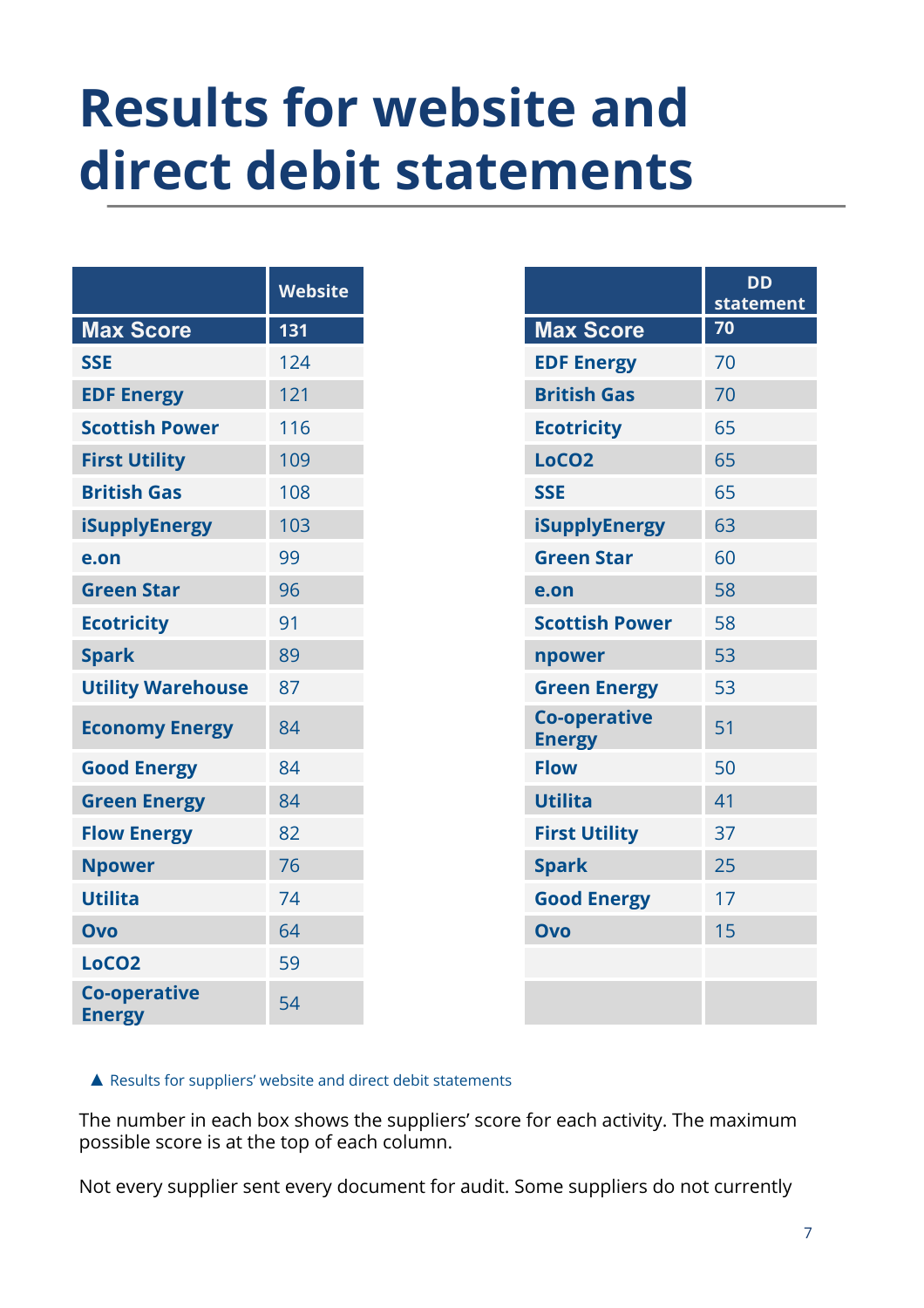have all three types of customer (QCC, DD and PPM). Some suppliers were in the process of creating documents, or had yet to design them under the Retail Market Review (RMR).<sup>12</sup> For the direct debit category Economy Energy and Utility Warehouse did not supply documents so are therefore excluded from this table.

Overall, the data from the audit show the following points, as a snapshot in autumn 2014:

- Several companies scored particularly poorly with their supply contracts and unilateral contract variation notices. Scores were also poor for the PPM statements issued by some suppliers.
- There remains room for improvement in the quality of information available on supplier websites.
- The six larger energy suppliers, with the exception of npower, tended to perform better in the audit. However, some of the independent and newer entrants to the energy supply market achieved good scores in all of the areas audited, most notably iSupplyEnergy, which appears in seventh place or above for every document submitted.

The trend data also shows the following:

- While there have been improvements overall, a worryingly high number of lower scores were recorded in 2014 than was the case in the previous year. The decline in quality of signposting information on websites is particularly concerning, with 8 of the 20 reviewed scoring less well in 2014.
- Similarly, of the 14 companies that submitted annual statements for both audits, there was an even split between those that had improved and those that had got worse.

Overall, few suppliers make it consistently clear that customers should generally approach the CS before contacting OS:E if they have not yet made a complaint, or are at an early stage of the complaints process with their energy supplier.

More positively, the concerns of some suppliers that improvements in signposting were leading to higher levels of complaints are not shown to be justified by this assessment. Ofgem publishes energy supply company complaints data, $^{13}$  which shows the following:

- British Gas has consistently been among the better performers, in terms of complaint numbers in proportion to its customer base, among the six larger suppliers, while also being assessed positively in the audit.
- While EDF Energy shows a higher level of complaints than the

[https://www.ofgem.gov.uk/about-us/how-we-work/working-consumers/supplier-performance-consume](https://www.ofgem.gov.uk/about-us/how-we-work/working-consumers/supplier-performance-consumer-complaints)

<sup>12</sup> https://www.ofgem.gov.uk/gas/retail-market/market-review-and-reform/retail-market-review <sup>13</sup> Available at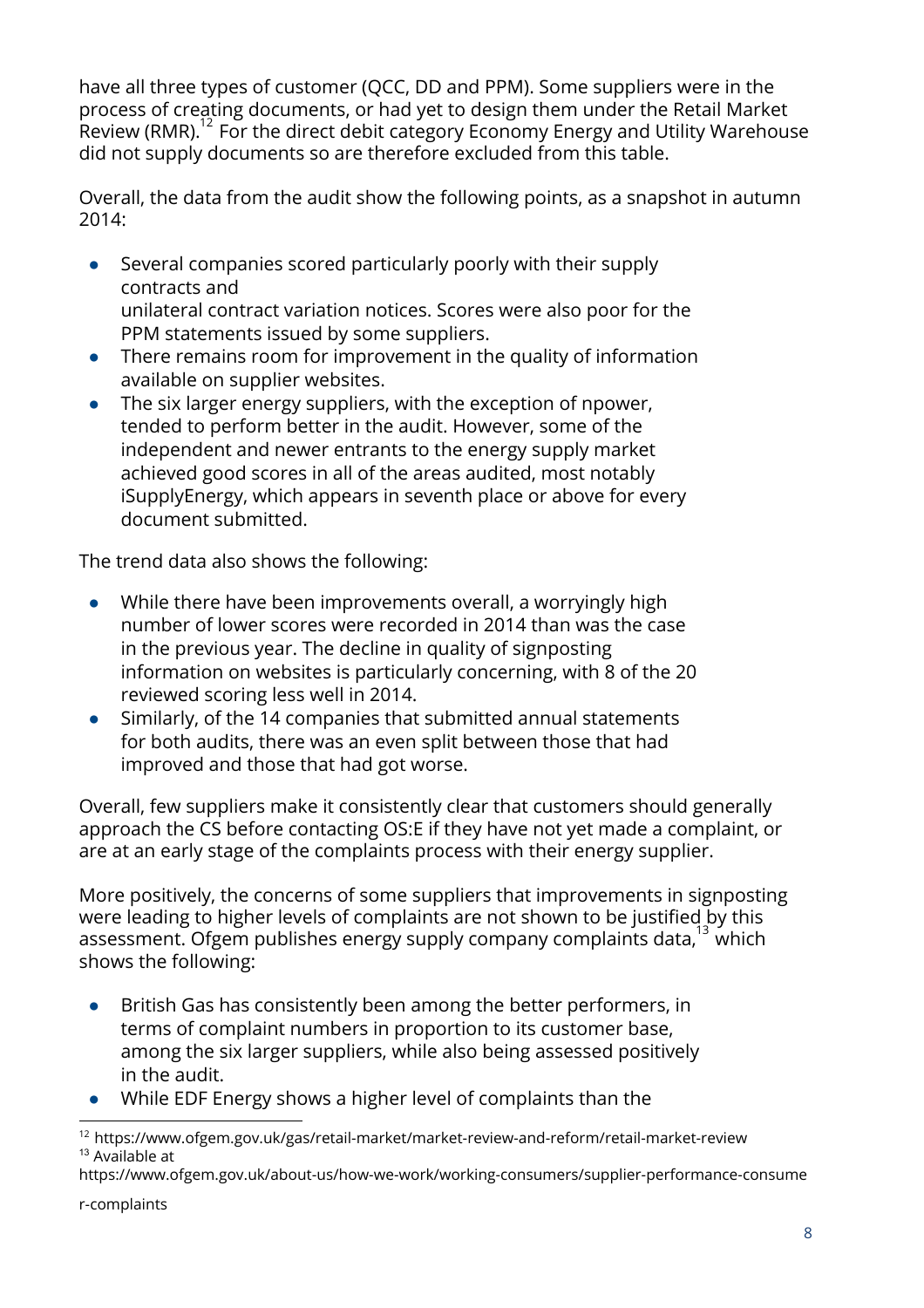majority of larger competitors, the number of complaints registered against the company does not show any upward or downward trend despite strong improvements in its signposting communications.

● In contrast, npower performed less well in terms of signposting but registered the highest level of complaints among larger suppliers over the period covered by both audits.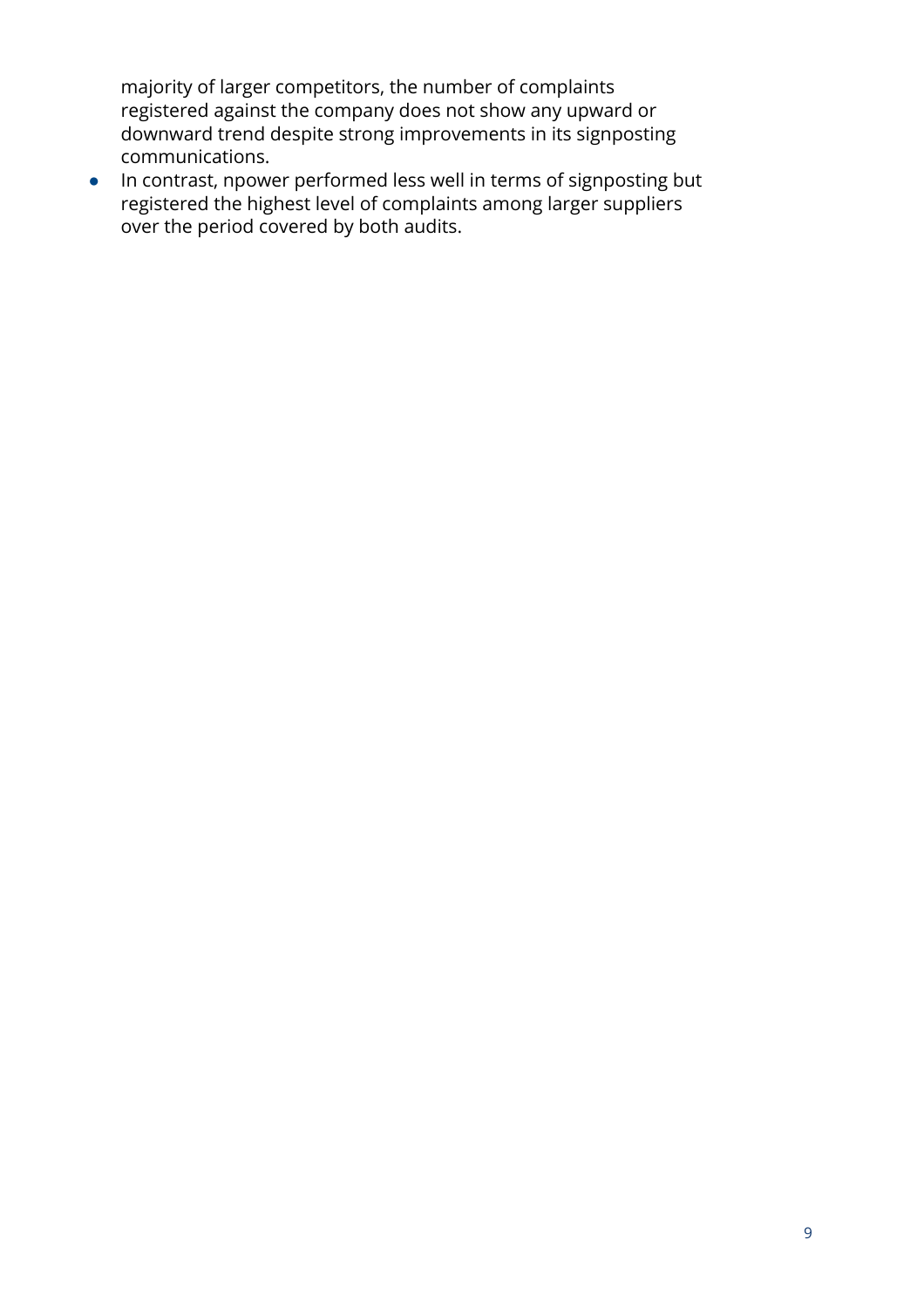# **Signposting within and between complaint handling organisations**

The 2014 audit also examined the websites of the CS and OS:E, to assess the extent to which these organisations are currently providing a consistent and joined-up service. The audit of these websites identified a number of areas where improvements were required.

Positively, it was very easy to get information about OS:E from the CS website. However, some of the text describing other services on the Citizens Advice complaints page was not consistent with the standardised information required from suppliers, and an outdated contact number was also found (and very quickly corrected).

Representation of the CS on the OS:E website was extremely poor, with no mention of the service or of its specific role in the energy complaints handling process.

More widely, Citizens Advice merely appeared on the OS:E website as one of many in a list of organisations that can be contacted for general, rather than energy-specific, advice. Similarly, the link given was to the Citizens Advice general home page rather than the energy home page.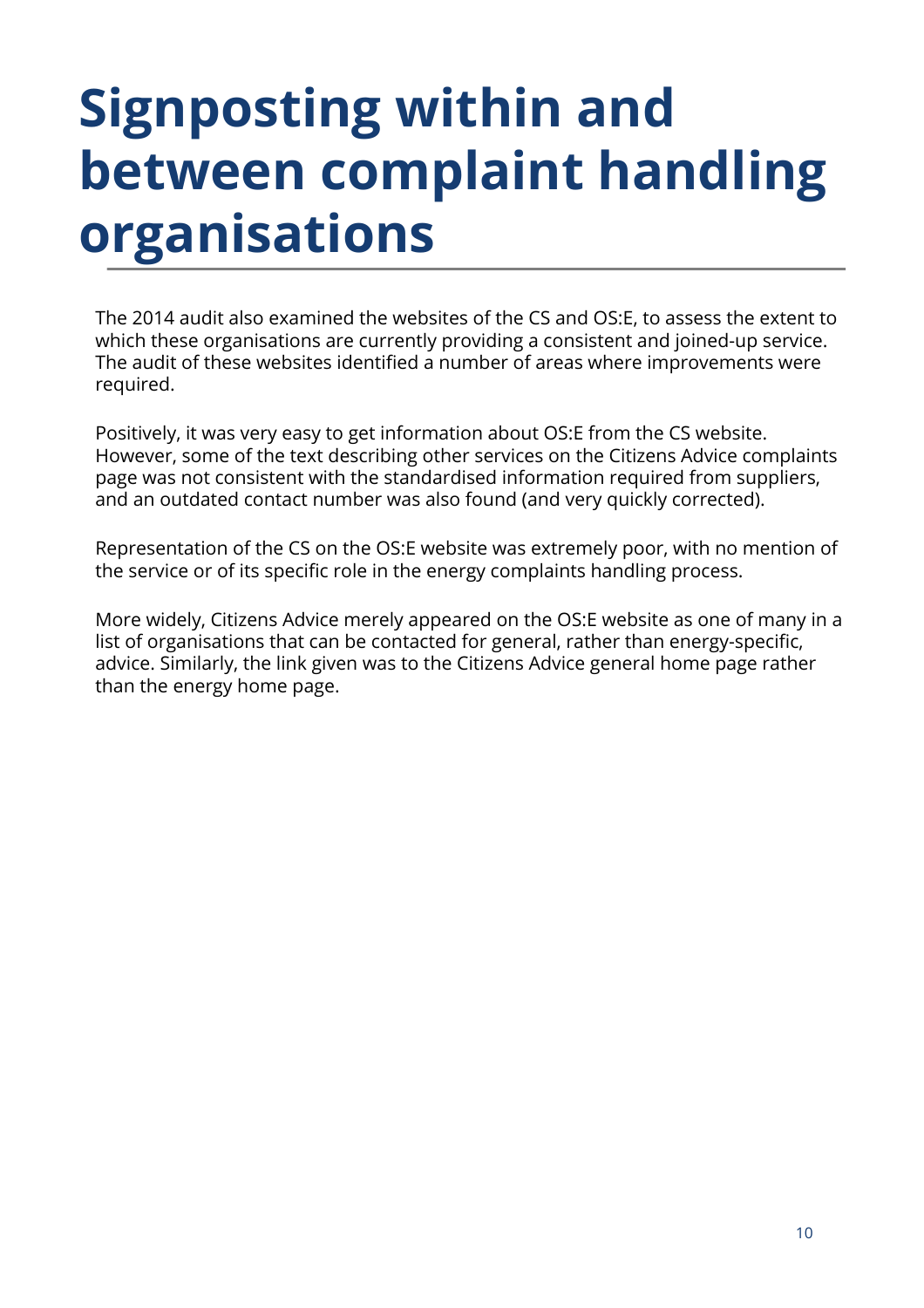# **Recommendations**

#### **1. Improving energy supplier signposting**

We accept that companies may have addressed some of the issues identified above since the audit was conducted in the autumn of 2014. However, the summary above clearly shows – with a few exceptions – that there remains considerable scope to improve the clarity with which support services for energy consumers are described and promoted across the energy supply industry.

We therefore recommend that regular monitoring of supplier communications is required to ensure the quality of signposting is maintained across the industry. This should include tracking and reporting on the progress of any follow-up actions required to address the issues identified by the audit.

#### **2. Improving the links between organisations that support consumers**

It is critical that stronger links are made between agencies that exist to help consumers when they most need assistance with energy issues. The referral pathway between the CS and OS:E should be strengthened to improve the customer experience, where customers have contacted the wrong organisation.

It is also clear that improvements are required to OS:E signposting. This is particularly important, given the high levels of OTOR contacts received. It is likely that this represents an additional source of frustration for many consumers, especially so when coming from an organisation they have contacted in search of a solution. The OS:E has already committed to reviewing the signposting arrangements on its website.

We are aware that OS:E is finalising the introduction of a new case management system, which will make the recording of OTOR contacts easier and allow for better tracking of signposting and referrals between other organisations. For example, it would be useful to understand why customers have approached OS:E prematurely.

We therefore recommend that OS:E shares this information and works with relevant parties to implement the actions needed to achieve a reduction in OTOR contacts, so that improvements can be made wherever necessary.